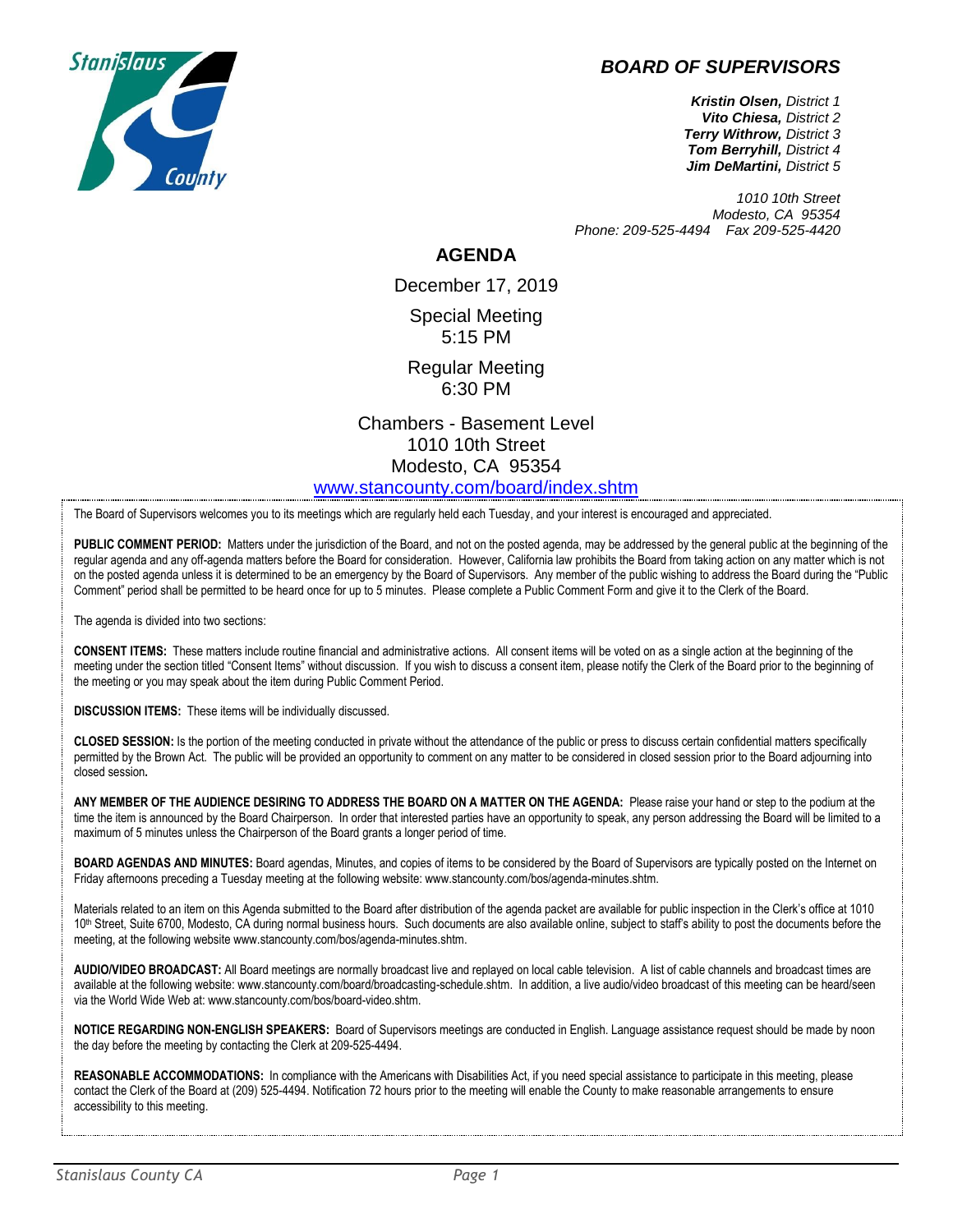## **Special Meeting 5:15 PM**

- 1. Closed Session:
	- 1. Conference with Legal Counsel Existing Litigation: Pursuant to Government Code Section 54956.9 (d)(1). One case: Lydia Garcia and Roldan Medina v. Stanislaus County, et al., Stanislaus County Superior Court Case No. CV-18- 000648

## **Regular Meeting 6:30 PM**

- 2. Pledge Allegiance to the Flag
- 3. Invocation
- 4. Public Comment Period
- 5. Consent Calendar
	- A. Miscellaneous
		- 1. Approval of the Minutes for December 10, 2019 [\(View Item\)](http://www.stancounty.com/bos/minutes/2019/min12-10-19.pdf)
		- 2. Approval of a Commendation for the Assyrian Wellness Collaborative Upon their 5th Anniversary [\(View Item\)](http://www.stancounty.com/bos/agenda/2019/20191217/A02.pdf)
		- 3. Approval to Proclaim January 2020 Human Trafficking Awareness Month in Stanislaus County [\(View Item\)](http://www.stancounty.com/bos/agenda/2019/20191217/A03.pdf)
		- 4. Acceptance of the Resignation of Paul Melgard from the Turlock Rural Fire Protection District [\(View Item\)](http://www.stancounty.com/bos/agenda/2019/20191217/A04.pdf)
		- 5. Approval of Appointment of Aaron Mundello to the Fire Code Board of Appeals [\(View Item\)](http://www.stancounty.com/bos/agenda/2019/20191217/A05.pdf)
		- 6. Approval of Appointment of Joe Lopez to the Emergency Medical Services Committee [\(View Item\)](http://www.stancounty.com/bos/agenda/2019/20191217/A06.pdf)
		- 7. Approval of Reappointment of E. Vernon Seeley to the Assessment Appeals Board [\(View Item\)](http://www.stancounty.com/bos/agenda/2019/20191217/A07.pdf)
		- 8. Approval of Reappointment of Carlos Romeo Hernandez, Jr., Jerold Rosenthal, Frank William Ploof, Virginia Rose Solorzano to the Stanislaus County Behavioral Health Board [\(View Item\)](http://www.stancounty.com/bos/agenda/2019/20191217/A08.pdf)
		- 9. Approval of Reappointment of Bruce Laverty, Mary Ann Lilly-Tengowski, and Paul Baxter to the Emergency Medical Services Committee [\(View Item\)](http://www.stancounty.com/bos/agenda/2019/20191217/A09.pdf)
		- 10. Approval of Reappointment of Jeremiah Williams and Keenon J. Krick to the Stanislaus County Equal Rights Commission [\(View Item\)](http://www.stancounty.com/bos/agenda/2019/20191217/A10.pdf)
		- 11. Approval of Reappointment of Allen Mitterling to the Indigent Health Care Program Fair Hearing Board of Directors [\(View Item\)](http://www.stancounty.com/bos/agenda/2019/20191217/A11.pdf)
		- 12. Approval of Reappointment of Valerie Mitchell and Shelli Margarite to the In-Home Supportive Services Advisory Committee [\(View Item\)](http://www.stancounty.com/bos/agenda/2019/20191217/A12.pdf)
		- 13. Approval of Reappointment of Fred Leslie Dolling and Shavon Haskell to the Knights Ferry Cemetery District Board of Directors [\(View Item\)](http://www.stancounty.com/bos/agenda/2019/20191217/A13.pdf)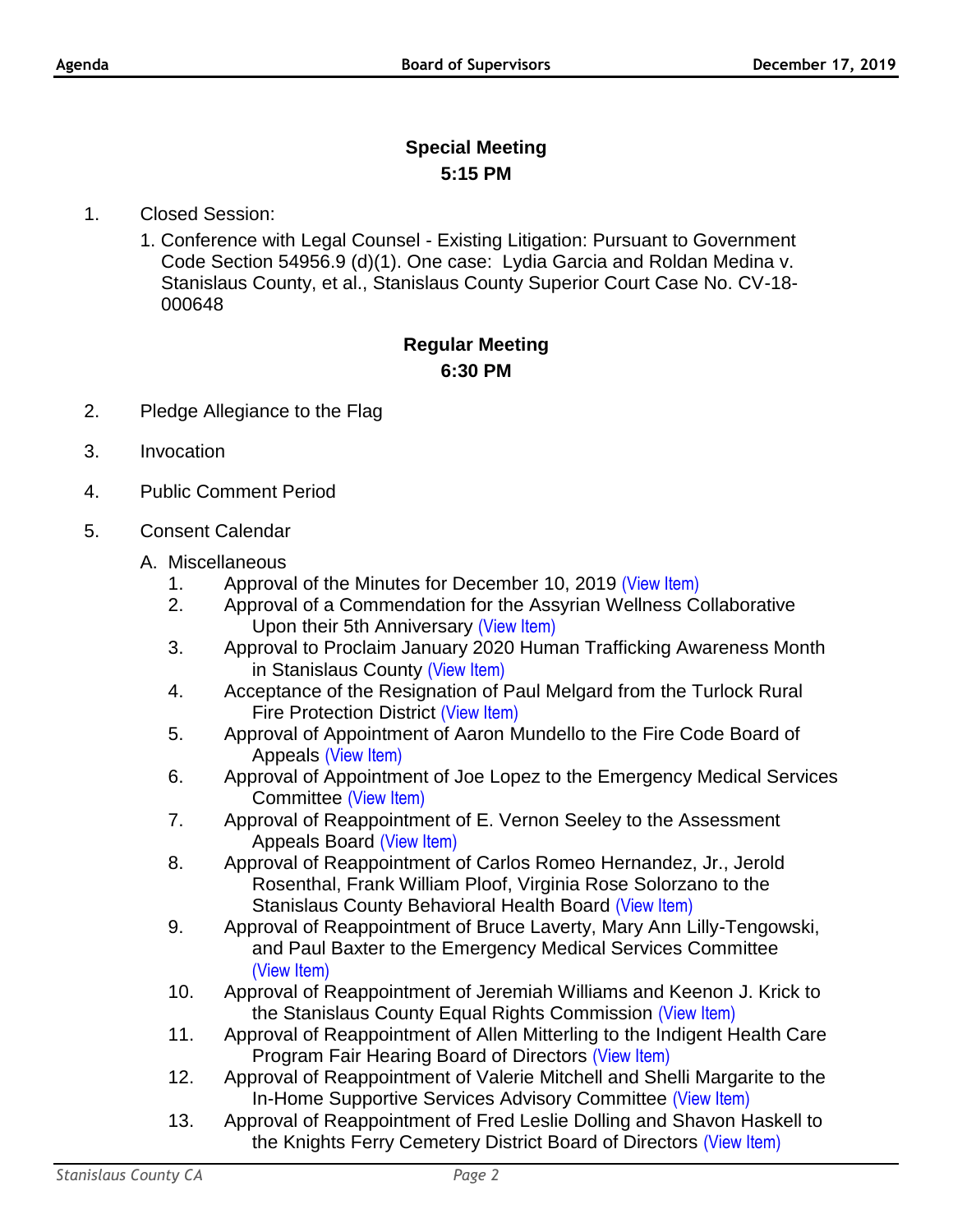| Agenda |     | <b>Board of Supervisors</b>                                                                                                                                                                                                                                             | December 17, 2019 |
|--------|-----|-------------------------------------------------------------------------------------------------------------------------------------------------------------------------------------------------------------------------------------------------------------------------|-------------------|
|        | 14. | Approval of Reappointment of Thomas Boze, Bruce E. Ramsey and<br>Gregory Goodwin to the Law Library Board of Trustees (View Item)                                                                                                                                       |                   |
|        | 15. | Approval of Reappointment of Bryan Whitemyer, Gary Torrijos and Ignacio<br>Chavez to the Stanislaus County Local Task Force on Solid Waste<br>Management (View Item)                                                                                                    |                   |
|        | 16. | Approval of Reappointment of Kyle Fliflet to the Stanislaus County Parks<br>and Recreation Commission (View Item)                                                                                                                                                       |                   |
|        | 17. | Approval of Reappointment of Rick Scheuber, Patrick Alves and Steve<br>Amador to the Storm Drain District No. 8 Board of Directors (View Item)                                                                                                                          |                   |
|        | 18. | Approval of Reappointment of Bobby Yamamoto, Bruce A. Thompson,<br>and Jim Melo to the Patterson Cemetery District Board of Directors<br>(View Item)                                                                                                                    |                   |
|        | 19. | Approval of Reappointment of Everett B. Souza, Jr. to the Turlock<br>Mosquito Abatement District Board of Trustees (View Item)                                                                                                                                          |                   |
|        | 20. | Approval of Reappointment of Shivaugn Alves to the San Joaquin Valley<br>Air Pollution Control District Citizens Advisory Committee (View Item)                                                                                                                         |                   |
|        | 21. | Approval of Reappointment of Rachelle Antinetti, Francisco Canela,<br>Richard Gimperle, Erika E. Durrer, Jim Mortensen, Sean Roddy,<br>Daniel Bays, Tim Sanders, Vince Dykzeul, and Cooper M. Rossiter to<br>the Stanislaus County Water Advisory Committee (View Item) |                   |
|        | 22. | Approval of Reappointment of Ken Cheeseman and John Degele to the<br>Housing Authority of the County of Stanislaus (View Item)                                                                                                                                          |                   |
|        | 23. | Approval of Appointment of Lee Hetzler to the Knights Ferry Community<br>Services District (View Item)                                                                                                                                                                  |                   |
|        |     | <b>B.</b> Chief Executive Office                                                                                                                                                                                                                                        |                   |
|        | 1.  | Approval of the Agreement for the Sheriff to Purchase One Canine from<br>the Stanislaus Sheriff's K9 Association - Sheriff (View Item)                                                                                                                                  |                   |
|        | 2.  | Approval to Sell Tax-Defaulted Properties, to Re-offer Unsold Parcels at a<br>New Sale, and to Exempt Federal and State Government Lands and<br>Thirteen Others from Tax Sale - Treasurer / Tax Collector (View Item)                                                   |                   |
|        | 3.  | Approval of the Agreement for the Sheriff to Retire One Canine from the<br>Sheriff's Canine Unit - Sheriff (View Item)                                                                                                                                                  |                   |
|        | 4.  | Approval to Authorize the Auditor-Controller to Pay a Prior Year Invoice<br>Related to the 2017 Electrical Work Performed at the Downtown Men's<br>Jail Located at 1115 H Street, Modesto, California - General Services<br>Agency (View Item)                          |                   |
|        |     | Adentific Montel Health Comices Ast Plan Undertake Fiscal                                                                                                                                                                                                               |                   |

- 5. Approval to Adopt the Mental Health Services Act Plan Update for Fiscal Year 2019-2020 to Allow Expenditure of MHSA Funds for Projects and Agreements Referenced in the Plan Update – Behavioral Health & Recovery Services [\(View Item\)](http://www.stancounty.com/bos/agenda/2019/20191217/B05.pdf)
- 6. Approval to Apply for, and Accept if Awarded, Routine Grant Agreements and Contracts for Various State and Regional Programs for Fiscal Year 2020-2021 and a Two Year Local Government Waste Tire Cleanup Grant for Fiscal Years 2020-2021 and 2021-2022 – Environmental Resources [\(View Item\)](http://www.stancounty.com/bos/agenda/2019/20191217/B06.pdf)
- 7. Acceptance of the Stanislaus County Public Facilities Fees Annual Financial Report for Fiscal Year Ending June 30, 2019 – Auditor-Controller [\(View Item\)](http://www.stancounty.com/bos/agenda/2019/20191217/B07.pdf)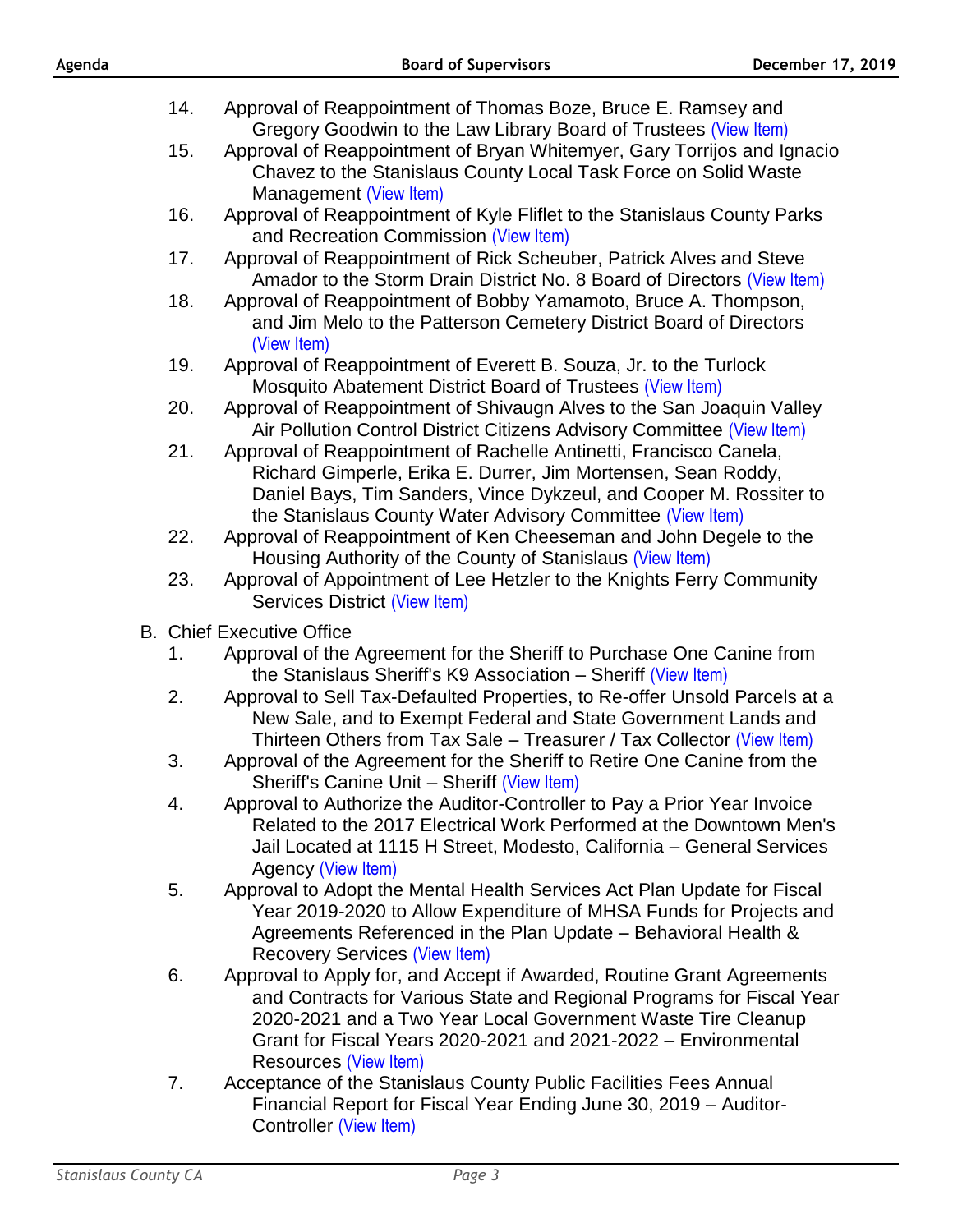- 8. Approval of Amendment to the Veterans Advisory Commission Bylaws to Allow the Commission to Change from Monthly Meetings to Bi-Monthly Meetings – Aging and Veteran Services [\(View Item\)](http://www.stancounty.com/bos/agenda/2019/20191217/B08.pdf)
- 9. Approval to Accept the 2019 Public Safety Power Shutoff Resiliency Allocation from the California Governor's Office of Emergency Services – Office of Emergency Services/Fire Warden [\(View Item\)](http://www.stancounty.com/bos/agenda/2019/20191217/B09.pdf)
- 10. Acceptance of the Reporting of Multi-Department Contracts and Agreements for the Period of July 1, 2018 through June 30, 2019 – General Services Agency [\(View Item\)](http://www.stancounty.com/bos/agenda/2019/20191217/B10.pdf)
- 11. Approval of Tentative Health Insurance Agreements Between Stanislaus County and Stanislaus Sworn Deputies Association, and Stanislaus County and Service Employees International Union, Local 521 for the Period of January 1, 2020 Through December 31, 2020 – Risk Management [\(View Item\)](http://www.stancounty.com/bos/agenda/2019/20191217/B11.pdf)
- C. Department of Public Works
- D. Department of Planning and Community Development
- E. County Counsel
- 6. Scheduled Matters
	- 1. Sitting as the In-Home Supportive Services Public Authority of Stanislaus County [\(View Item\)](http://www.stancounty.com/bos/agenda/2019/20191217/PH01.pdf)
		- A. Call to Order
		- B. Consent Calendar
			- 1. Approval of the Minutes of July 16, 2019
			- 2. Approval of Appointment of Kathryn M. Harwell as the New Executive Director of the Stanislaus County In-Home Supportive Services Public Authority Effective January 4, 2020
		- C. Public Forum
		- D. Adjournment
	- 2. Conduct a Public Hearing to Consider the Planning Commission's Recommendation of Approval for General Plan Amendment, Rezone, Use Permit, and Development Agreement Application No. PLN2018-0101 - Natural Remedies Consulting, Request to Amend the General Plan and Zoning Designation to Allow Indoor Commercial Cannabis Cultivation, Manufacturing (Non-Volatile), Retail, and Distribution Activities Within An Existing 12,000 Square-Foot Warehouse, Located at 5272 Jerusalem Court, North of Kiernan Avenue, in the Modesto Area [\(View Item\)](http://www.stancounty.com/bos/agenda/2019/20191217/PH02.pdf)
	- 3. Conduct a Public Hearing to Consider the Planning Commission's Recommendation of Approval of General Plan Amendment, Rezone, Use Permit, and Development Agreement Application No. PLN2018-0112 - Jayden's Journey, Request to Amend the General Plan and Zoning Designation, to Allow Operation of a Cannabis Retail Business Within an Existing 5,525 Square-Foot Suite, Located at 5054 Pentecost Drive, at the Southeast Corner of Bitritto Court and Pentecost Drive, in the Modesto Area [\(View Item\)](http://www.stancounty.com/bos/agenda/2019/20191217/PH03.pdf)